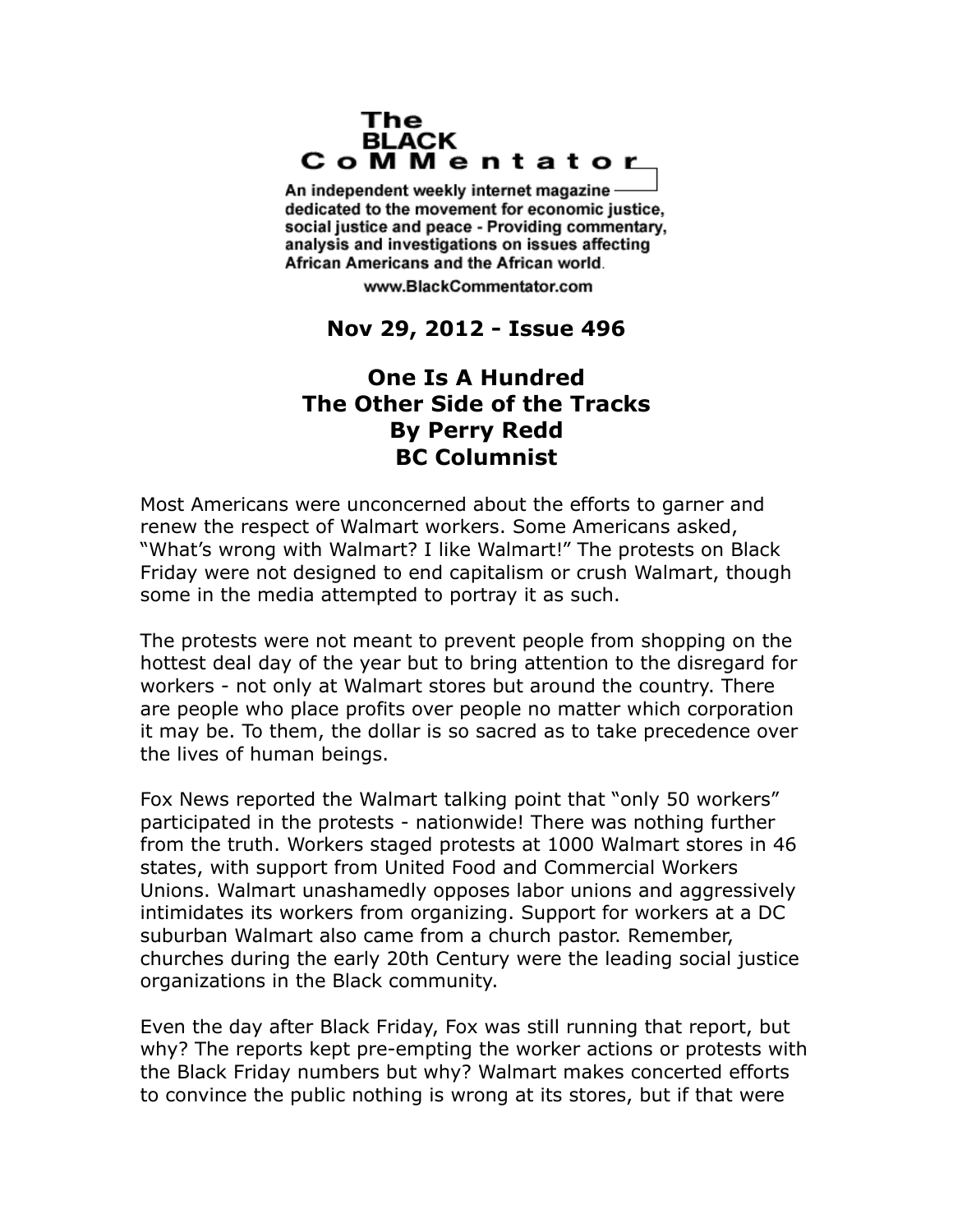the case, why are workers protesting? All is not - and hasn't been for years - well at the world's biggest retailer.

While people were battling for their piece of the consumer pie - right in line with the corporatocracy's plan - other people were standing up for the respect of the American worker. The individualist-minded person was thinking solely about his or her own corner of the world, while the Walmart protestor was thinking about *the* world.

Am I surprised? Never. In America, the scourge of capitalism has ruled the mind and conscience of this nation's residents. Big corporations continue to lead us to believe that unions are the problem. One Fox News headline was (paraphrased): *Are unions or the bad economy to blame for the looming fiscal cliff?*

Fighting for the rights of workers is demonized and blamed for the drag on the economy. Of course, since unionized workers make up only 6% of the workforce, that's an absurd proposition, yet that doesn't stop the corporate elite from saying it. The danger in faux news 'lies' (excuse the pun) in the 47.8 percent who believe it; they are the same 47 percent who voted for Mitt Romney (how ironic for one who characterized the same percentage of Americans as perceiving themselves as 'victims' and 'entitled').

The continued effort to bring America to a place of shame for what it has allowed corporations to do to the American workforce is not an overnight task. This awareness didn't dim overnight, and won't reignite overnight. It will take generations of degradation, disrespect and pain before America grants the respect due to its backbone - the American worker.

That backbone has been broken by those who agree politically with Conservatives, who have placed profits over people for the last two generations. The value of the American worker has been under attack since then-President Ronald Reagan declared war on collective bargaining and the Taft-Hartley Act in 1981. Air Traffic Controllers through their union, PATCO, exercised their legally-protected right to strike, however, Reagan seized dictatorial power by disregarding the law and firing the workers when they elected to proceed with collective bargaining.

We hear talk about a "struggling economy" and how people are struggling "just to make ends meet." But from reported Black Friday